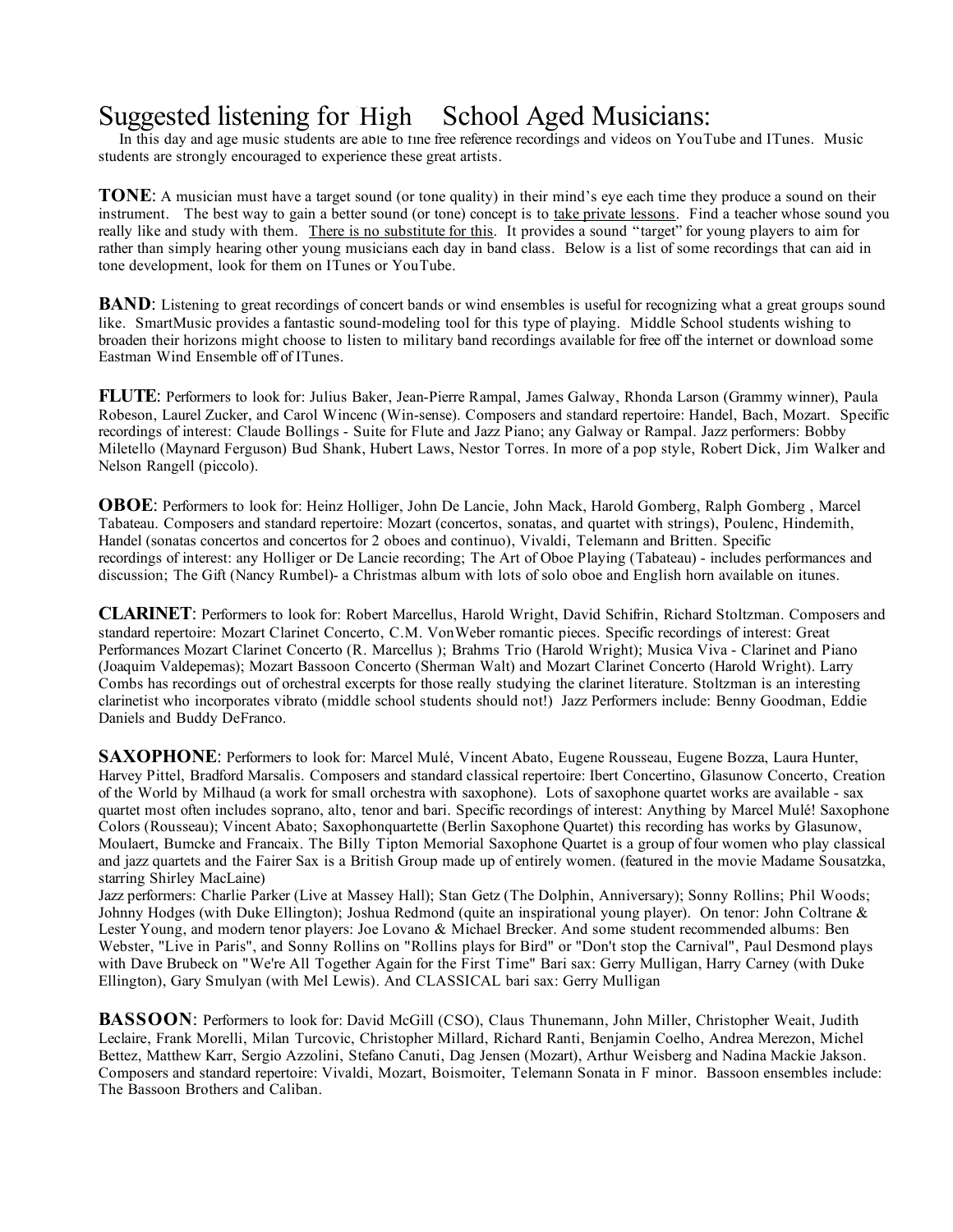**WOODWIND QUINTETS**: (flute, oboe, clarinet, french horn and bassoon): Performers to look for: Imani woodwind quintet, Dorian Woodwind Quintet, Philadelphia Woodwind Quintet, New York Woodwind Quintet, and Quintet of the Americas, Borealis Woodwind Quintet, Sylvan Winds, Boehm Quintette. Composers: Ibert, Bozza, Francaix, Poulenc, Milhaud, Danzi. Summer Camp at SUNY Fredonia specializes in woodwind quintets.

**TRUMPET**: Classical performers to look for: Maurice Andre, Phil Smith (New York Phil.) Wynton Marsalis (crosses styles and is equally good in classical and jazz), Vinny DiMartino, Armando Ghitalla , Rolf Smedvig, Steven Burns, Timofey Dokschitser (Rhapsody, Concert Pieces, Preludes), Allen Vizzutti, Rafael Mandez , Edward Tarr, Doc Sevrinson (has some nice classical recordings as well as the jazz. Composers and Standard Classical Repertoire: Hummel Concerto, Haydn Concerto, Hindemith Sonata, Telemann, Artunian. Specific recordings of interest: All brass quintet recordings are excellent; anything with Ghitalla; Eastman Wind Ensemble – Wynton Marsalis – Carnival! Jazz performers: Arturo Sandoval, Dizzie Gillespie, Clifford Brown (With Strings), Chuck Mangione, Maynard Ferguson (Chameleon), Miles Davis (Miles Ahead, Birth of the Cool), Chet Baker, and of course Louis Armstrong (although he does non-conventional things with his tone!). Also check out some of the newer greats: Lee Morgan, Freddie Hubbard, Louise

**HORN**: Performers to look for: Dennis Brain, Barry Tuckwell, Phillip Farkas , Hermann Baumann, David Jolley, Alan Civil. Composers and standard repertoire: Mozart, Vivaldi, Strauss and Telemann Concertos, Brahms Trio (horn, violin, piano), Richard Strauss Orchestral excerpts (search Till). Specific recordings of interest: All brass quintet recordings are excellent; Horn Club of Los Angeles recordings - works for multiple horns (even 40 or more!) American Horn Quartet: any recordings! Snedecker, Mozart Concertos on natural horn (no valves: half-steps achieved by moving the hand in the bell).

Baranger, Bobby Shew, Jim Rotundi, Marcus Printup, James Morrison, Wayne Bergeron and Chris Botti.

**TROMBONE**: Classical performers to look for: Christian Lindberg, Ron Barron, John Swallow, Bradnimir Slokar, Doug Yeo. Composers and standard classical repertoire: Hindemith, David, Gilmont, Milhaud, Larson, Mozart. Specific recordings of interest: All brass quintet recordings are excellent; Lindberg is THE name in trombone right now and has many recordings out on the Swedish label "Bis": The Virtuoso Trombone, Stolen Works, Romantic Trombone Concertos, Winter Trombone; Cousins, with John Barrows on trombone and George Swartz on cornet. Four of a Kind: Music for Four Trombones. Jazz performers: Melba Liston (The first professional woman jazz trombone player & a great arranger!), Hal Crook (with Phil Woods), JJ Johnson (Quintergy), John Fedchock, Slide Hampton (World of Trombones), Frank Rosolino (Conversation), Bill Watrous, and any John Allred!

**BARITONE/EUPHONIUM:** Performers to look for: Brian Bowman, Robert Childs, Nicholas Childs, Roger Behrend, Jean-Pierre Chevallier. Specific recordings of interest: Child's Play and Euphonium Music (both by the Childs brothers). Jazz: Rich Matteson, Mark Dickman, John Allred and Bill Allred.

**TUBA**: Performers to look for: Sam Pilafian, Roger Bobo, Dan Perantoni, Gene Pokorny, Jim Self and Charles Dalenbach (Canadian Brass) . Composers and standard repertoire: Vaughn-Williams Concerto and show-off pieces like "Flight of the Bumblebee." Specific recordings of interest: All brass quintet recordings are excellent; Jazz stuff includes: Joe Murphy, Rich Matteson and John Allred.

**BRASS QUINTET**: (two trumpets, horn, trombone and tuba): Performers to look for: Boston Brass Quintet; Canadian Brass Quintet (the consummate performers: serious and humorous with a mix of styles, they are entertainers and incredible musicians!); Philadelphia Brass Quintet; Phillip Jones Brass Ensemble. Specific recordings of interest: Canadian: High Bright and Clear (baroque era), Basin Street (jazz), Canadian Brass Christmas, Champions (a mix), and a number of videos of concerts.

**PERCUSSION**: Specific recordings of interest: Bach on Wood and Bach Beat (Brian Slawson) - CBS Records - percussion ensemble arrangements of classic pieces; The All Star Percussion Ensemble (Harold Farberman) - MMG recordings; "Nexus" (percussion ensemble) recordings; John Williams and Friends (two guitars, string bass and marimbas); Arthur Press has an old recording of orchestral excerpts and how to perform them; recordings by Dave Samuels of "Spyro Gyra". Jazz Drumset performers: Max Roach, Buddy Rich, Louie Belson, Art Blakey, Elvin Jones, Mel Lewis (Thad Jones/Mel Sewis Orchestra), Dave Weckel, Peter Erskine, Cindy Blackman (also composer). Vibraphone: Gary Burton & Lionel Hampton. Marimba: Keiko Abe (plays w/3 mallets in each hand!); Evelyn Glynnie (deaf percussionist).